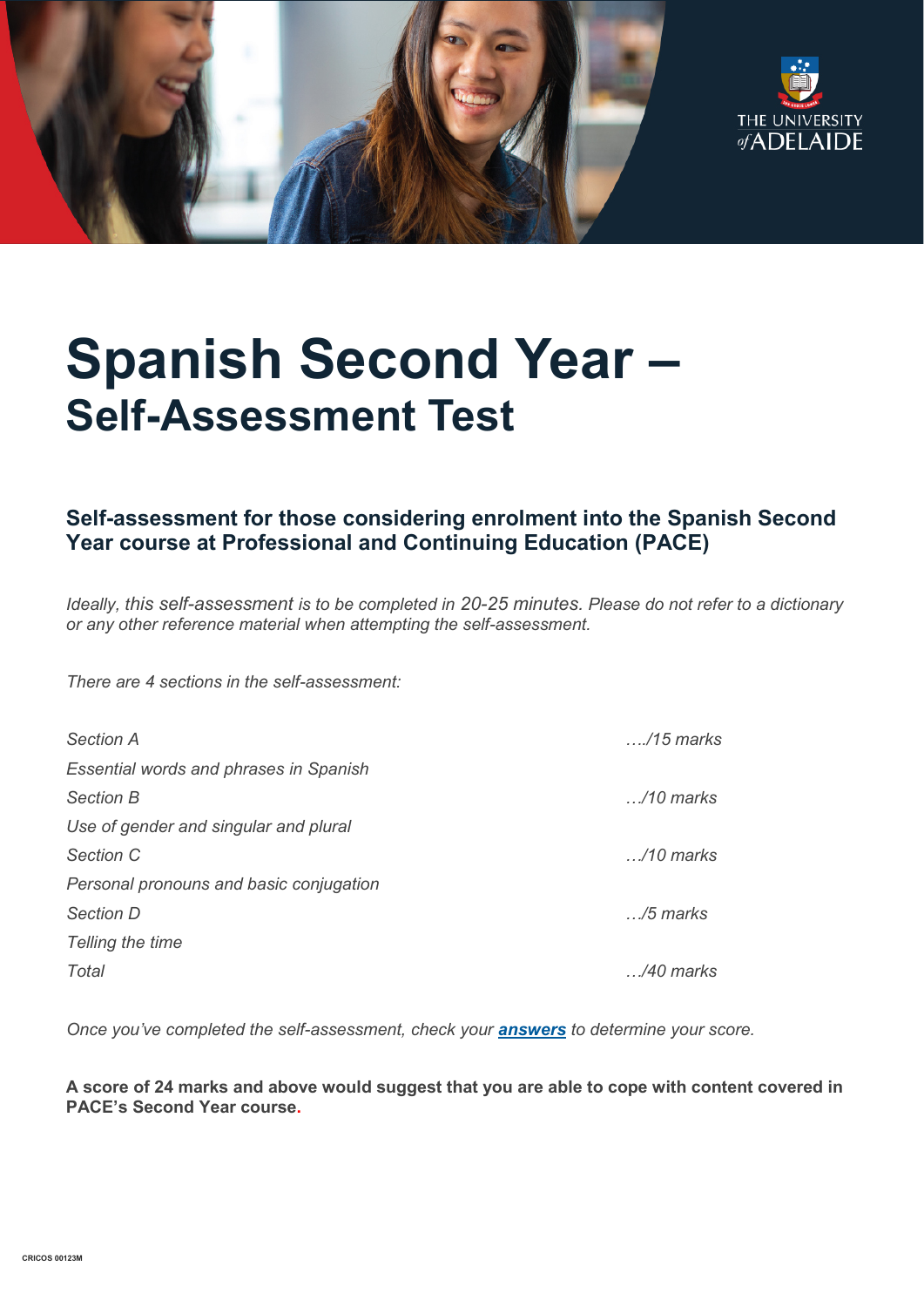

#### **Section A. Essential words and phrases in Spanish (15 marks).**

Numbers and colours in Spanish. Match the right answer.

- 1. Five Cuatro
- 2. Eight Diez
- 3. One Cinco
- 4. Four Ocho
- 5. Ten Uno
- 6. Rojo Black
- 7. Verde Blue
- 8. Negro White
- 9. Azul Red
- 10. Blanco Green

Use of "Los saludos" (saluting). Select the correct answer (a, b or c).

#### 11. Buenos Días

- a) Good evening
- b) Good bye
- c) Good morning

#### 12. Buenas Tardes

- a) Good night
- b) Good afternoon
- c) Good morning

 $\geq$ 

- 13. ¿Cómo está usted?
	- a) What's the time?
	- b) How is your day going?
	- c) How are you?
- 14. Hasta luego
	- a) See you later
	- b) Hi there!
	- c) Morning!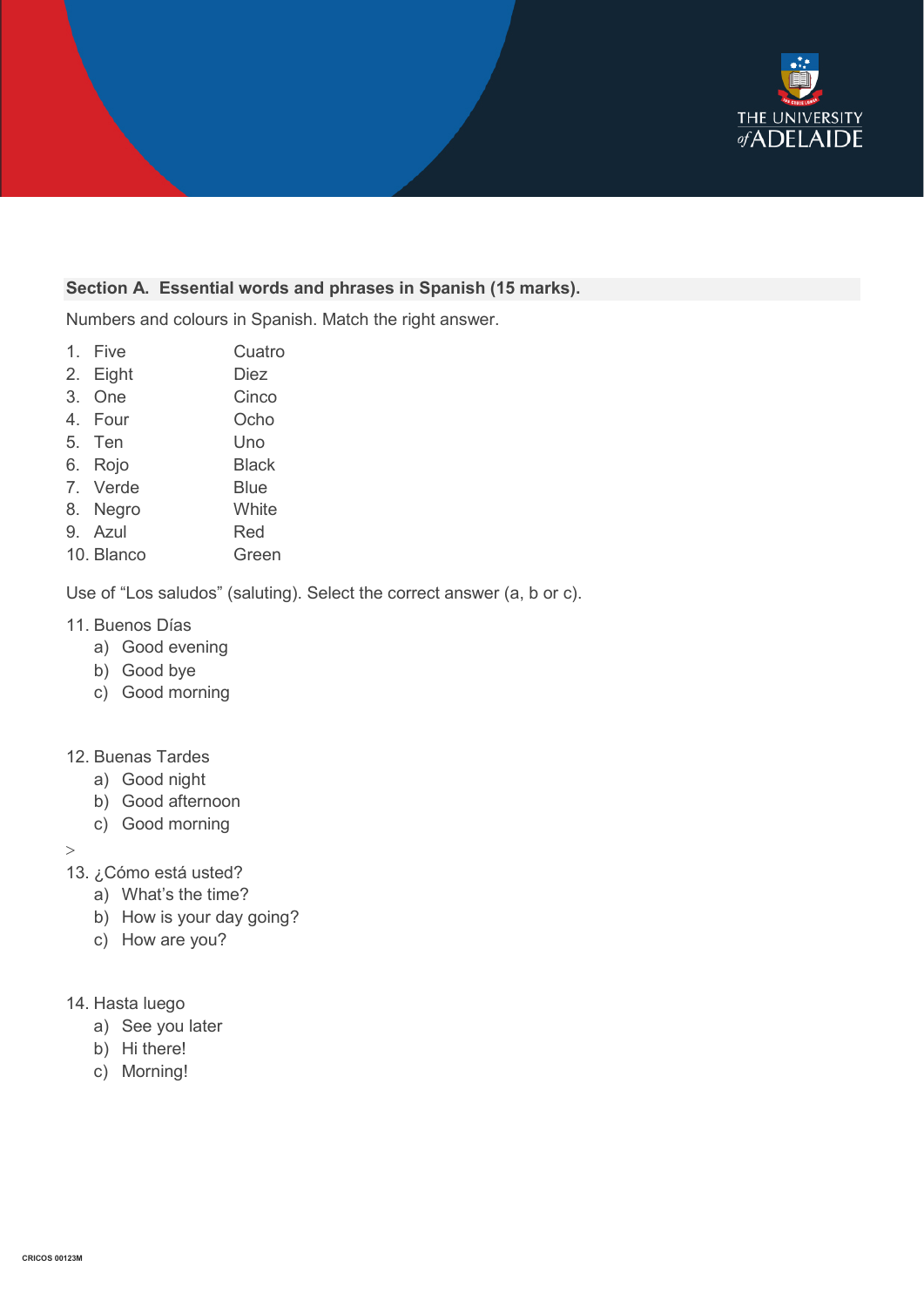

- 15. Buenas Noches
	- a) Good afternoon
	- b) Good evening
	- c) Have a great day

#### **Section B. Use of genders and singular or plural. (10 marks)**

Choose the correct gender word with "a" or "o"

- 1. El gato es hermos… (a/o). [The cat is beautiful]
- 2. El día es bonit… (a/o). [The day is nice]
- 3. La película es buen… (a/o). [The film is good]
- 4. El chocolate es delicios… (a/o). [Chocolate is delicious].
- 5. Mama esta enojad… (a/o). [Mum is angry]

Choose the correct word for the sentences below.

- 6. \_\_\_ niña es bonita. (El / La / Los / Las)
- 7. \_\_\_ perro es grande. (El / La / Los / Las)
- 8. \_\_ mujer lleva un sombrero (El / La / Los / Las)
- 9. hombres son inteligentes (El / La / Los / Las)
- 10. \_\_\_ hermanas de mi padre son mis tías (El / La / Los / Las)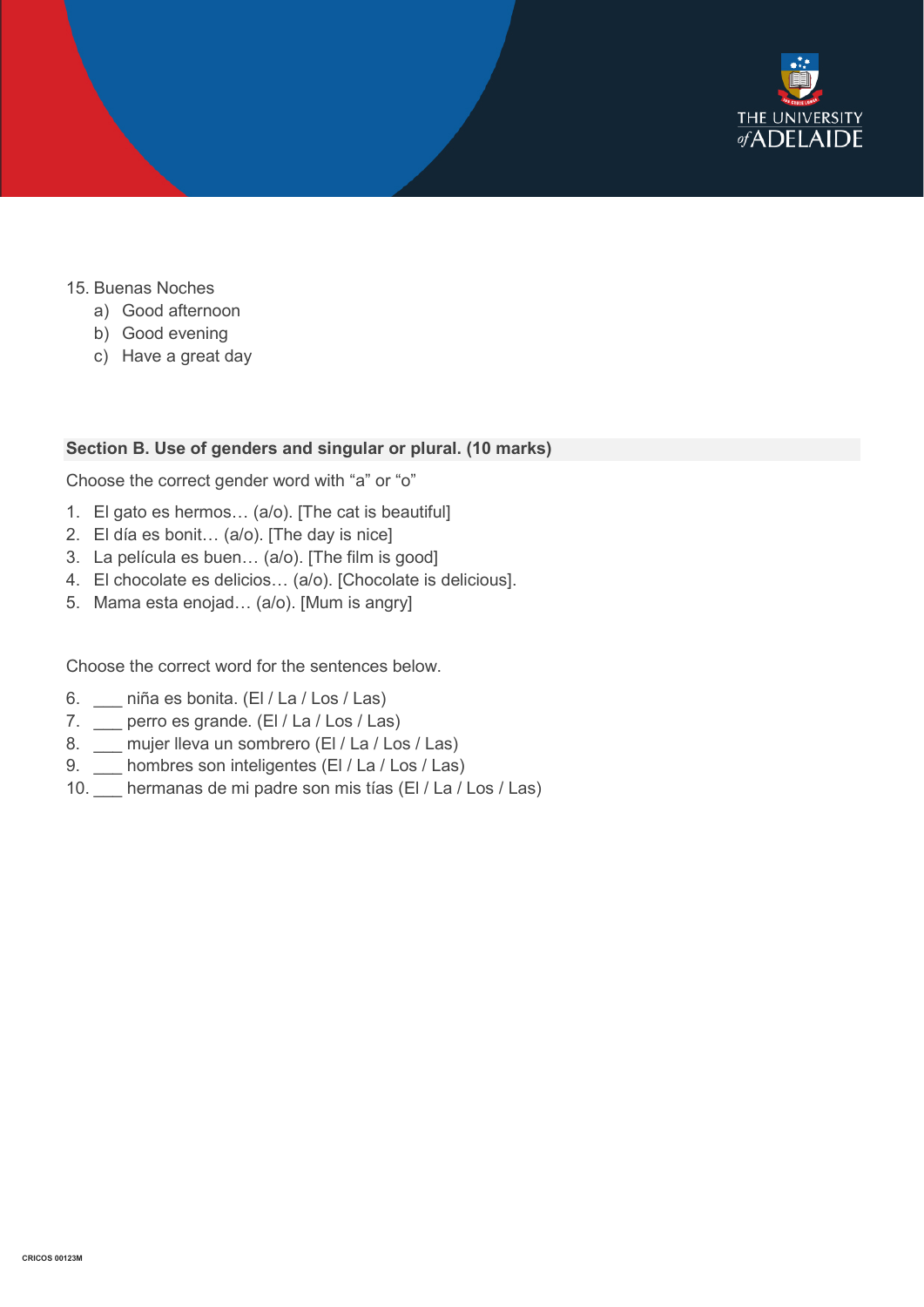

#### **Section C. Personal Pronouns and Basic Conjugation (10 marks)**

Write the correct pronoun before the conjugated form of "hablar" (to speak). Use the following list to complete the blank spaces:

- Tu
- El
- Ellos
- Nosotros
- Ustedes
- 1. \_\_\_\_ habla. *He speaks.*
- 2. \_\_\_\_ hablamos. *We speak.*
- 3. \_\_\_\_ hablan. *You (all) speak.*
- 4. \_\_\_\_ hablan. *They speak.*
- 5. \_\_\_\_ hablas. *You speak.*

Write the correct conjugation form of verb "comer" (to eat).

Use the following list to complete the blank spaces:

- comen
- come
- comemos
- comes
- como
- 6. Nosotros \_\_\_\_\_ una pizza. We eat a pizza.
- 7. Yo \_\_\_\_ un emparedado. I eat a sandwich
- 8. Ella \_\_\_\_ una pera. She eats a pear.
- 9. Tu \_\_\_\_ una ensalada. You eat a salad.
- 10. Ellas \_\_\_\_\_ sushi. They eat sushi.